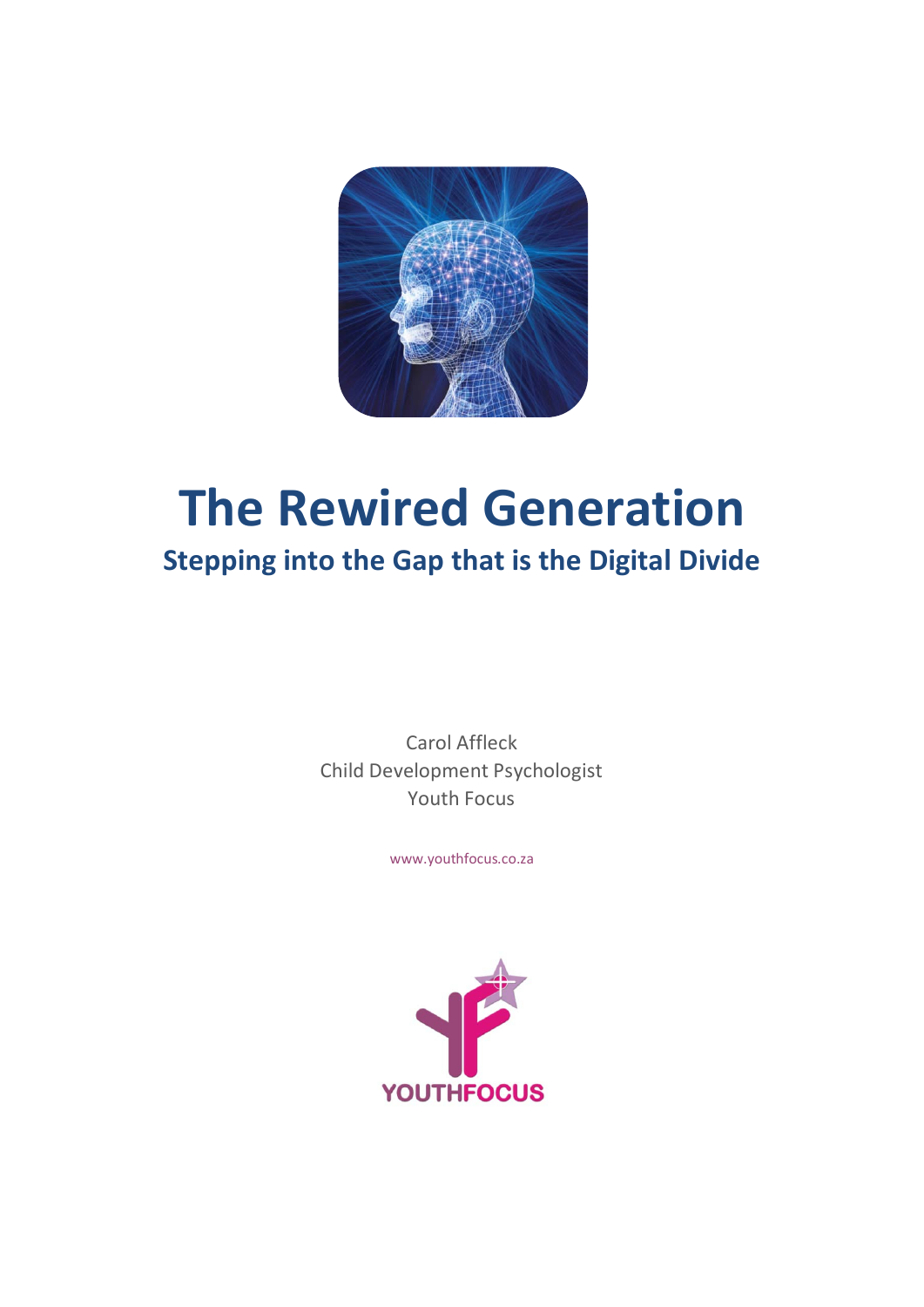# **Table of Contents**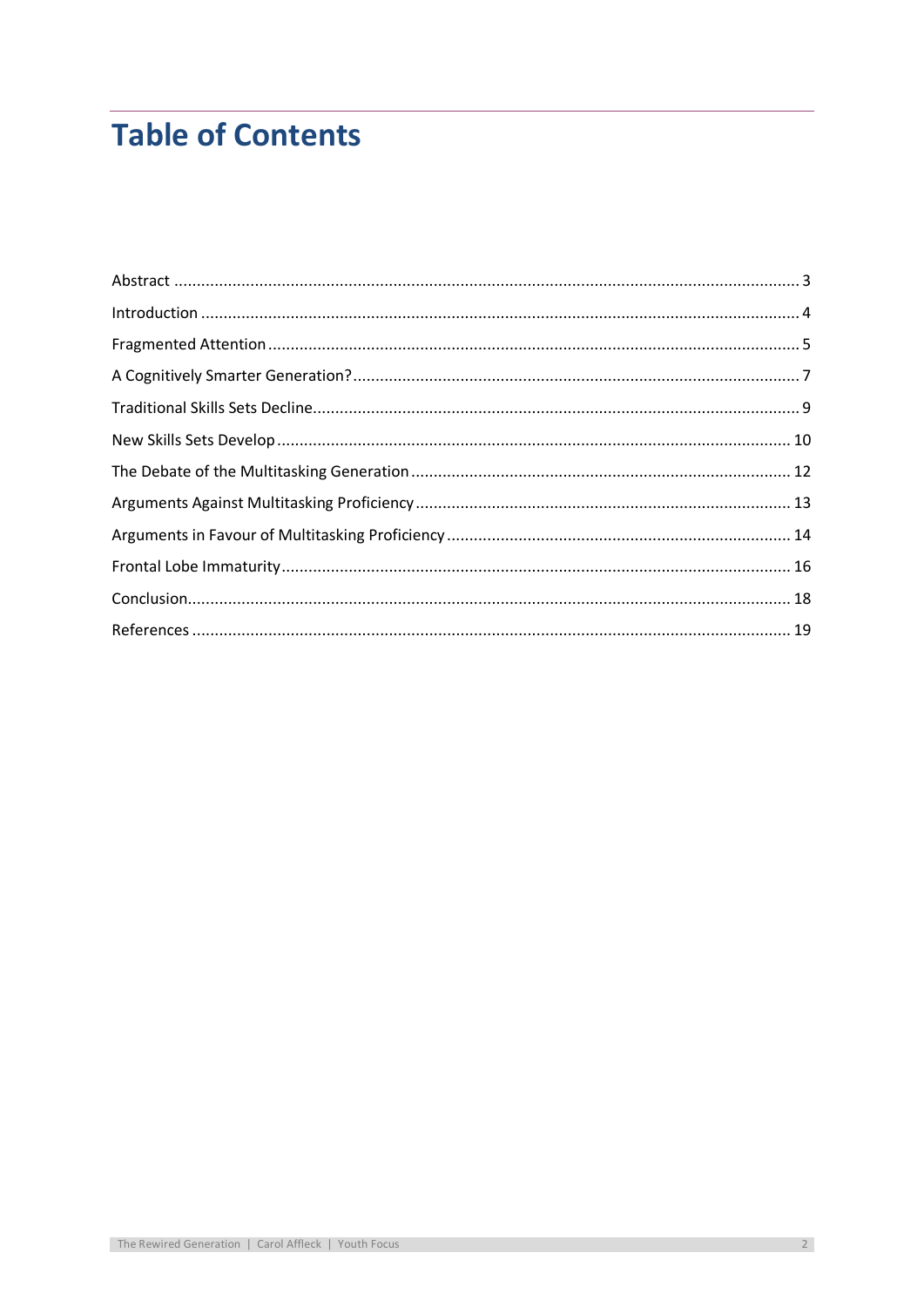## <span id="page-2-0"></span>**Abstract**

Recent developments in neuropsychiatry suggest that the brain of the current youth generation differs in its neural circuitry to that of previous generations. What this means is that they are hardwired into technology and their very understanding of the world they live in is from within this digital realm. This has huge implications for the education system as the modern generation pushes away from traditional learning environments. Educators themselves are not equipped to deal with this fast paced youth that demand immediate gratification, and create their own content whilst shaping their own worlds. This gap between the world of the digital natives and that of the digital immigrants is termed the Digital Divide and it is growing wider. To bridge the gap, the onus is on the digital immigrants to make efforts towards connecting with the Net-generation by accepting the lure of technology for the youth, and examining the impact it has on their cognitive, social and emotional functioning. The paper uses a cognitive developmental perspective to explore topical issues such as fragmented attention spans. Next it is questioned whether the current generation is in fact a smarter generation. To this end, declining traditional skills such as reading are examined by juxtaposing newly developing skills sets that are emerging on account of technological exposure. The debate around the claimed proficiency in multitasking behaviour so integral to the digital generation is also explored. The paper concludes with a look into the frontal lobe development of adolescents and its role in self regulatory behaviour and empathy.

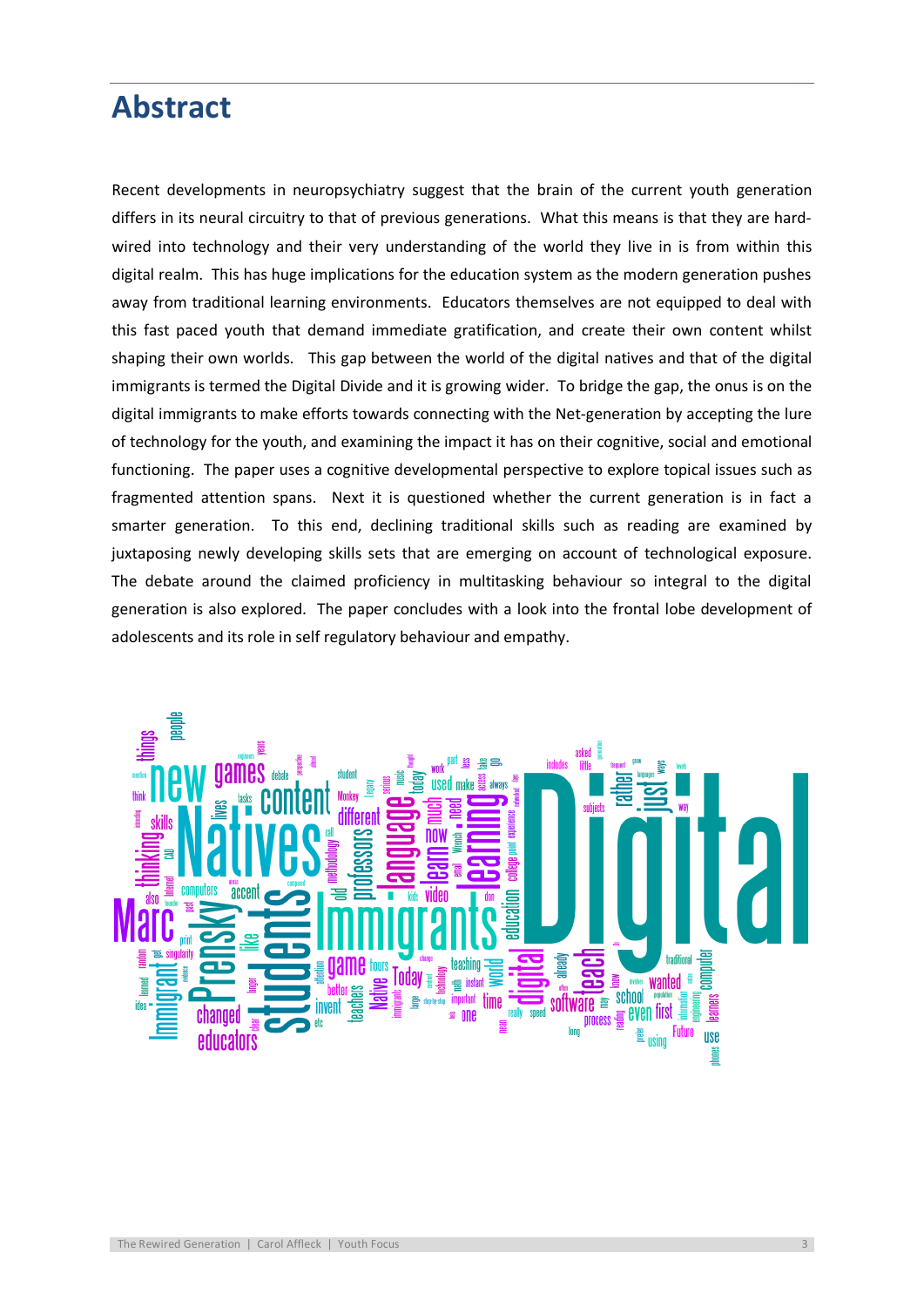## <span id="page-3-0"></span>**Introduction**

Today's youth is a different generation to any of the youth generations that have gone before. Yes, there has always been a youth market, but the  $21<sup>st</sup>$  century youth differs in both a neurological and emotional manner from previous youngsters. The radical shift has occurred most rapidly over the past decade, as technology continues to advance at an unprecedented pace. These children live and exist in a digital realm which they find as natural as the air they breathe. Parents and educators struggle to keep up with this fluid generation who does not like to be put in boxes, and also defines itself and reinvents itself daily. Change is the constant, and they embrace it and run with it, ever on the search for the next piece of digital news or technology that keeps them in the loop and in the peer-based power seat. For the youth market, knowledge is power and social currency.

As much as the adult market keeps pace with technology as part of its daily functioning, especially in the business world, the youth market actively engages with it, and in fact demands a strangely dichotomous blend of increasingly complicated technology to simplify their digital lives and streamline their communication platforms. The youth market has been termed the digital natives as have all those who have been born with a computer mouse in their hands. Those entering into this world from pre-Windows times are by definition the digital immigrants in as much as they have moved into this world, either with enthusiasm or in some cases, merely as a means of survival in the  $21<sup>st</sup>$  century. The native versus immigrant terminology was interestingly coined as far back as 2001 by Mark Prensky in his seminal work describing the differences between the generations. As an educator with a digital bent, he already noted over a decade ago that "our students have changed radically. Today's students are no longer the people our education system was designed to teach" (Prensky, 2001)

The youth market today is a fascinating generation, and the most complex that has ever walked the planet. There are no precedents to follow in the case of their online behaviour, and the psychological, cognitive and emotional ramifications of their digital engagement is one that can only begin to be studied. This generation in a sense are the guinea pigs, and only longitudinal studies commencing in the present day and culminating when today's teens reach adulthood and working status will tell how they function and indeed create the future society they will control.

Psychologists and educators, and no doubt many parents, contemplate the future of this generation and a myriad of questions are being posed by those interested in the wellbeing of this group. The paper that follows will aim to highlight some of the current behaviours and challenges posed to this wired generation. The body of the paper that follows will discuss some of the most prominent behaviours noted in the digital youth market from a cognitive developmental perspective.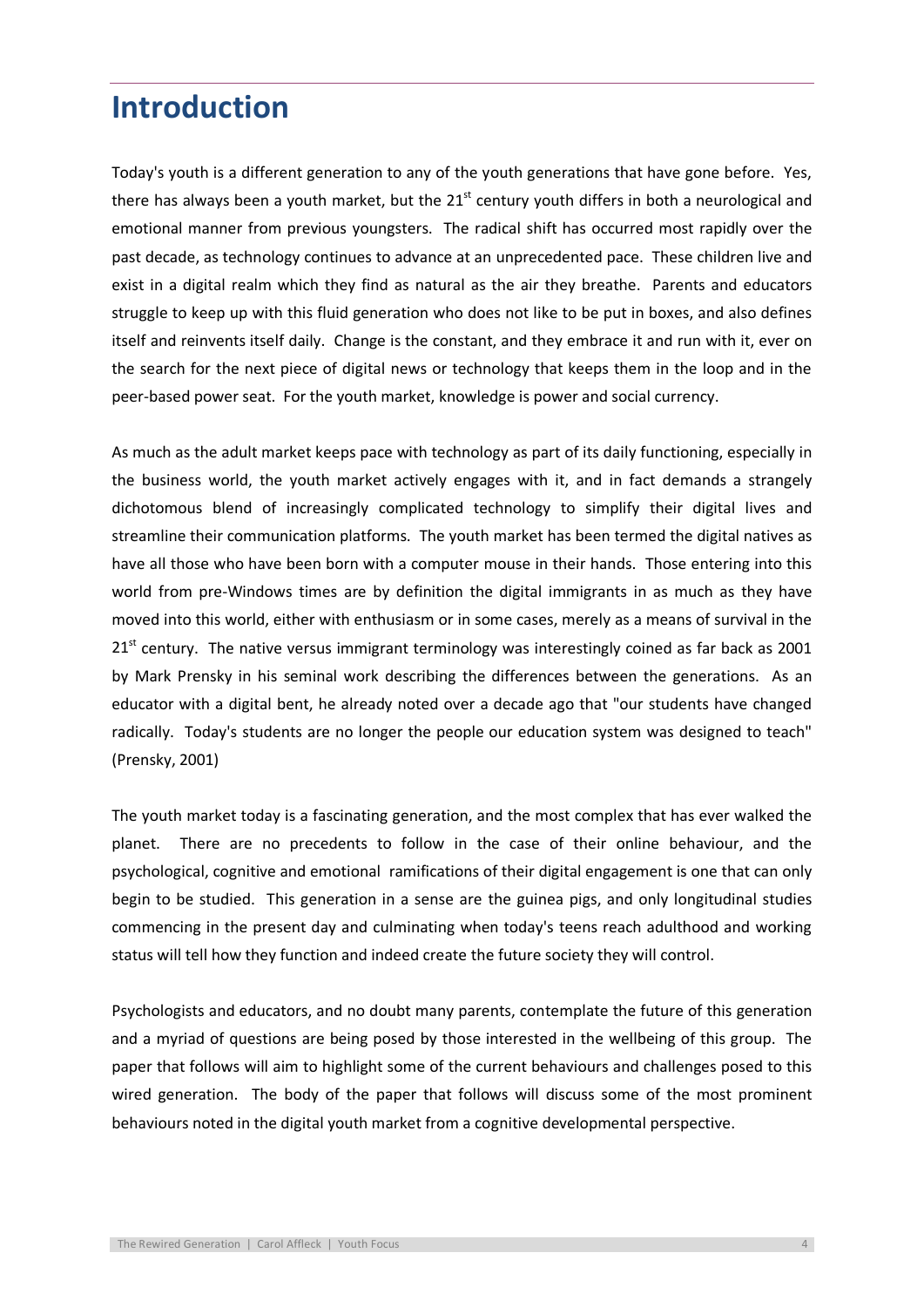## <span id="page-4-0"></span>**Fragmented Attention**

The issue of fragmented attention patterns has been reported by the current author as far back as studies in 2002 (Affleck, 2002). The article under discussion first highlighted the noted lack of attention by the youth market in research focus groups involving a tracking study over 10 years. The author first became alerted to this phenomenon as the digital world began to make its mark with the pre-teen generation, leading to the coining or the term "remote control" culture in referring to the youth of the day. This was the emergence of a youth market that both craved and demanded immediate gratification, and any stimulus that did not capture the attention was zapped, flicked or surfed with the remote



control device. It should be noted that at that juncture, the first screen, television, still held major sway and the second screen, namely, personal computers were becoming more popular. This was a time before the instant connectivity afforded by smart phones and internet access in the pre-teen market.



In the years that have followed, the author has become absorbed by this notion of fragmented attention. Is it that young people have forgotten how to pay attention as traditional educators believe? Or is it that they find the material presented to them in a formal environment too boring to be given credence? Larry Rosen in his book *Rewired: Understanding the iGeneration and the way they learn* asserts that it is the latter (Rosen, 2010). The digital youth is highly demotivated by current learning environments which they find slow, tedious and one-dimensional. They come alive in another realm, one where they are able to digitally seek out information on their own terms, and create and manipulate content in

their own personalised cyberspace. This is a world that is inhabited and closely guarded by the digital natives, and few, if any, digital immigrant educators have been granted access.

The divide between the current set of learners and those who teach them has never been this large. In an attempt to bridge the digital gap, Rosen cites modern educationalists who attempt to bring the digital world alive in their classrooms via Smart Boards and PowerPoint presentations. Even so, these teachers lament that their students regard the PowerPoint platform as too "old school" and associate them with their parents and business practices. Thus the bar has been lifted and teachers have to stretch themselves in an attempt to engage their classes in learning traditional material that has certainly lost its appeal to the fast-paced digital generation.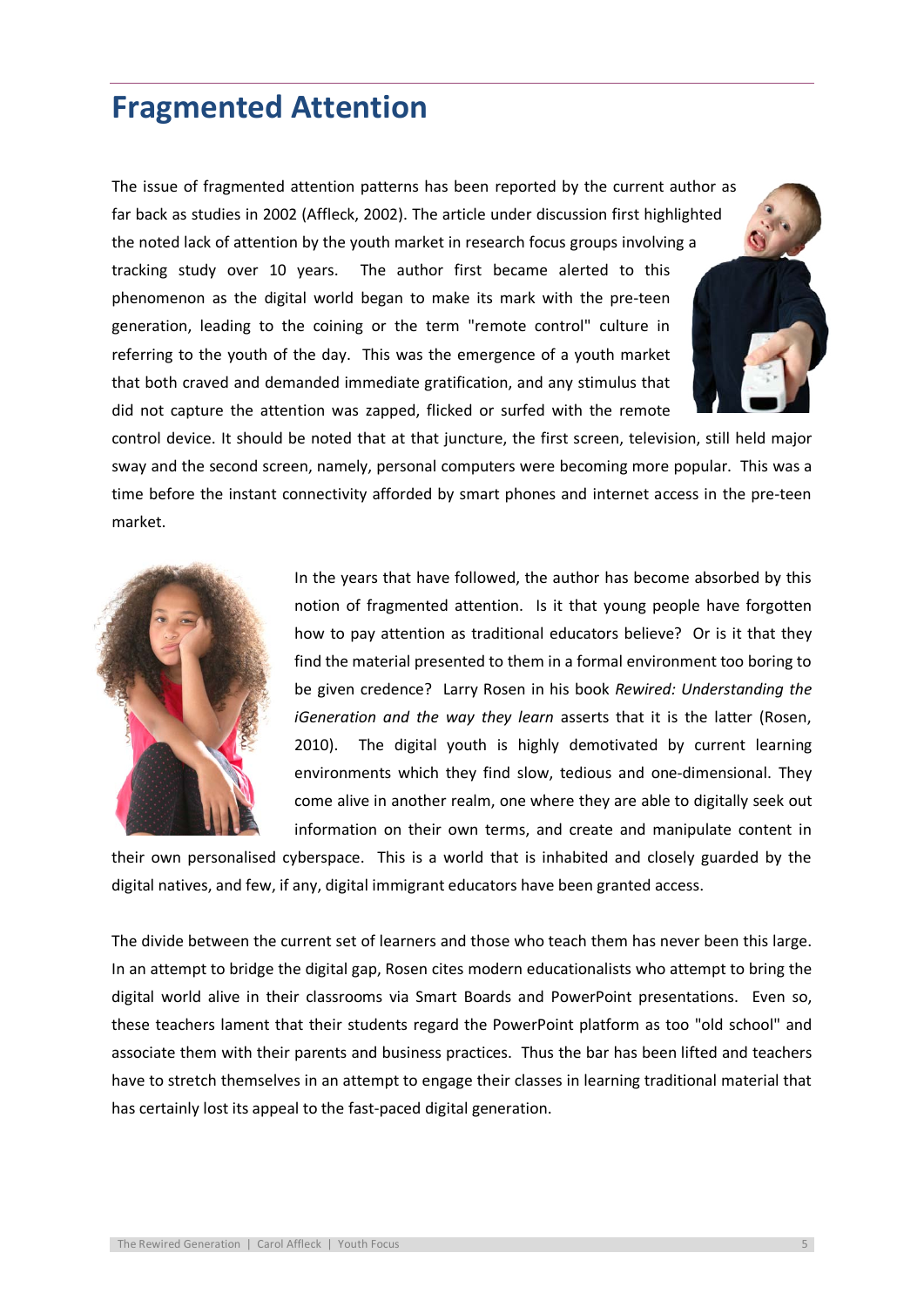This poses a huge problem to the education system, and to date no solution is clear. Bearing in mind that the majority, if not all teachers are digital immigrants trying to engage with the digital youth culture it is a challenge indeed. In the words of a Michael Lasusa, a Chatham High School (NJ) history teacher, the modern day teacher or lecturer is being pushed to become almost an entertainer in the sense that he has to constantly engage the modern youth with multi-media input (Maher, 2010). Teachers have not been equipped to do so, many of the traditionalists do not believe in breaking with traditional methods, and our schools do not have the technology at hand to facilitate such a shift at this juncture. Thus the future of our education system and our style of didactics in the new millennium is open to observation and future debate.

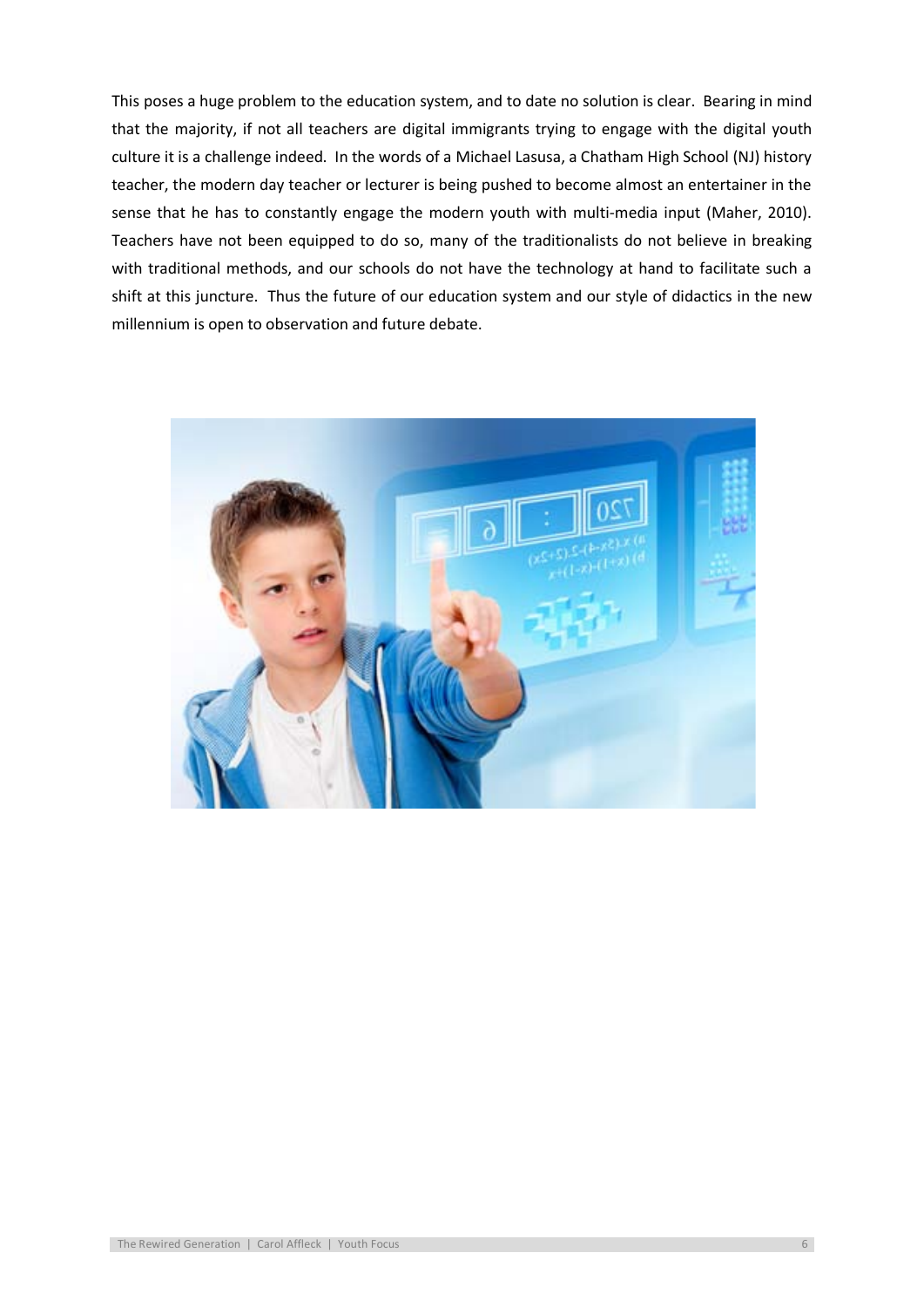## <span id="page-6-0"></span>**A Cognitively Smarter Generation?**

Another new debate has emerged in recent years alongside the proliferation of technology in the lives of the youth market. In this regard it has been questioned whether children in the  $21<sup>st</sup>$  century are showing enhanced degrees of cognitive maturity in comparison to their non-technologically immersed predecessors. In other words, are children these days accelerating through the traditional stages of cognitive development at a faster pace? Is the techno-generation smarter than the generations of children that have gone before them?

The question is certainly open to lively discussion in academic circles. Many cite children's uncanny abilities in the use of techno-gadgets from an extremely young age. Three-year-olds play with confidence on their parents' smart phones or tablets while eight-year-olds are adept at operating digital media and games or uploading and downloading content. Even children who do not own their own PlayStations or iPads in the home have been noted to be proficient and knowledgeable in the operation of these platforms. Children in kindergarten play PC games, and it is a quick and easy step to the transition into online gaming and all the Internet has to



offer. Tweens and teens are immersed in the world of virtual reality and inhabit social networking sites as a second home. In the light of this, it is readily assumed that our technologically advanced youth generation must certainly be more cognitively advanced than the previous generations.

This is a premature assumption, however, and a fundamental examination of cognitive developmental theory may give us clues as to why our current youngsters may be no more mature cognitively than past youths.

Piaget's theory of cognitive development asserts that each child must pass through four distinct stages of development from birth to adolescence before he or she develops cognitive maturity. These stages occur in order, and one stage must be fully attained before the child moves into the next stage. The four stages are the Sensori-motor stage (approximately 0 to 2 years), the Preoperational stage (approximately 2 to 7 years), the Concrete operational stage (approximately 7 to 11 years) and the Formal operations stage (from approximately 11 to 12 years of age onwards). Each child must master the cognitive milestones attached to each stage before moving into a higher order level of cognitive functioning (Isaksen, 1986).

Some factors do, however, mediate the pace at which the cognitive structures are cemented. In this regard neo-Piagetian theorists such as Flavell speak of individual differences in aptitude and experience as being accountable for some children progressing through stages more quickly than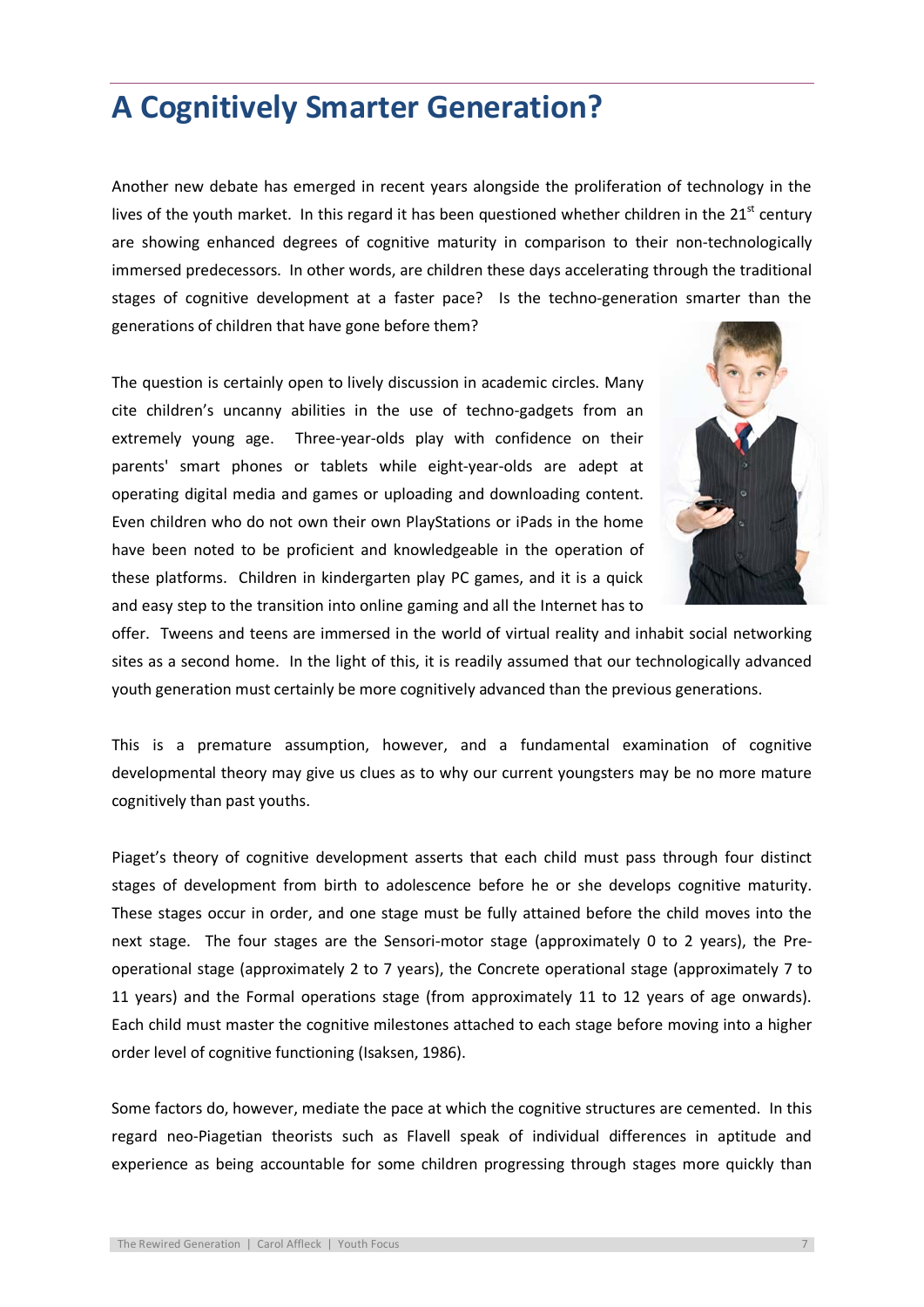others. Information processing theorists concur with this finding. Their studies posit that the greatest contribution to most memory and problem solving tasks is the knowledge brought to the task by the learner. A well known experiment involving memory of chess board arrangements showed that in some instances children were better at remembering arrangements than their adult counterparts. However, the crux of the matter was that the children in the study were seasoned chess players whereas the adults were complete novices (Chi, 1978).

What this indicates is that when children's knowledge in an area exceeds adults, their memory for stimuli can be superior. In sum therefore, it appears that experience and knowledge of a task contribute to memory and problem solving ability. In practical terms this means that a child playing a PlayStation game over and over, or experimenting with the functions on his parent's cell phone can indeed over time develop a significant level of expertise in that area. Practice certainly does make perfect. However, the ability to generalise that area of learning to another unrelated area comes with cognitive strategy utilisation, and that in turn, only develops during the pre-adolescent years in normal children. Past literature gives numerous examples of learning disabled adolescents, who, although in the chronological age equivalent of Piaget's final stage of Formal operations (abstract thought and deductive reasoning) are unable to generate spontaneous problem solving strategies. In the same vein, findings show that young children under 8 years of age are unable to utilize problem solving strategies in a task, even when the strategy for tackling the problem is given to them (Wansart, 1990).

So in light of cognitive developmental research, what does this mean for our street-smart technogeneration? Put simply, it suggests that although proficient in one area, the same skills are not always generalisable to other areas of cognitive functioning. In addition, practice and experience in an area such as technology, does not necessarily denote a higher form of developmental maturity, merely a proficiency in an area highly interesting and relevant to the modern generation. In other words, their skills sets may be *different* to previous generations, but they still have to progress sequentially through the developmental phases to attain full maturity.

It is interesting to compare our modern youth market to that of the youth of Victorian London. As would be assumed, our youngsters' experiences and skills sets are vastly different. Consider the children of the privileged landed gentry by way of example. These children were brought up by nannies in the nursery in the "children should be seen and not heard" culture of the time. In addition, they were taught by private tutors. The subjects they tackled at a very young age included the Classics, History, Mathematics and Literature. It should be mentioned that these young children were fluent readers by the age of 5 or 6 years of age. Their speech and grammar were also flawless. Additionally, they were also schooled in the musical arts, and many could play both violin and piano at an extremely proficient level.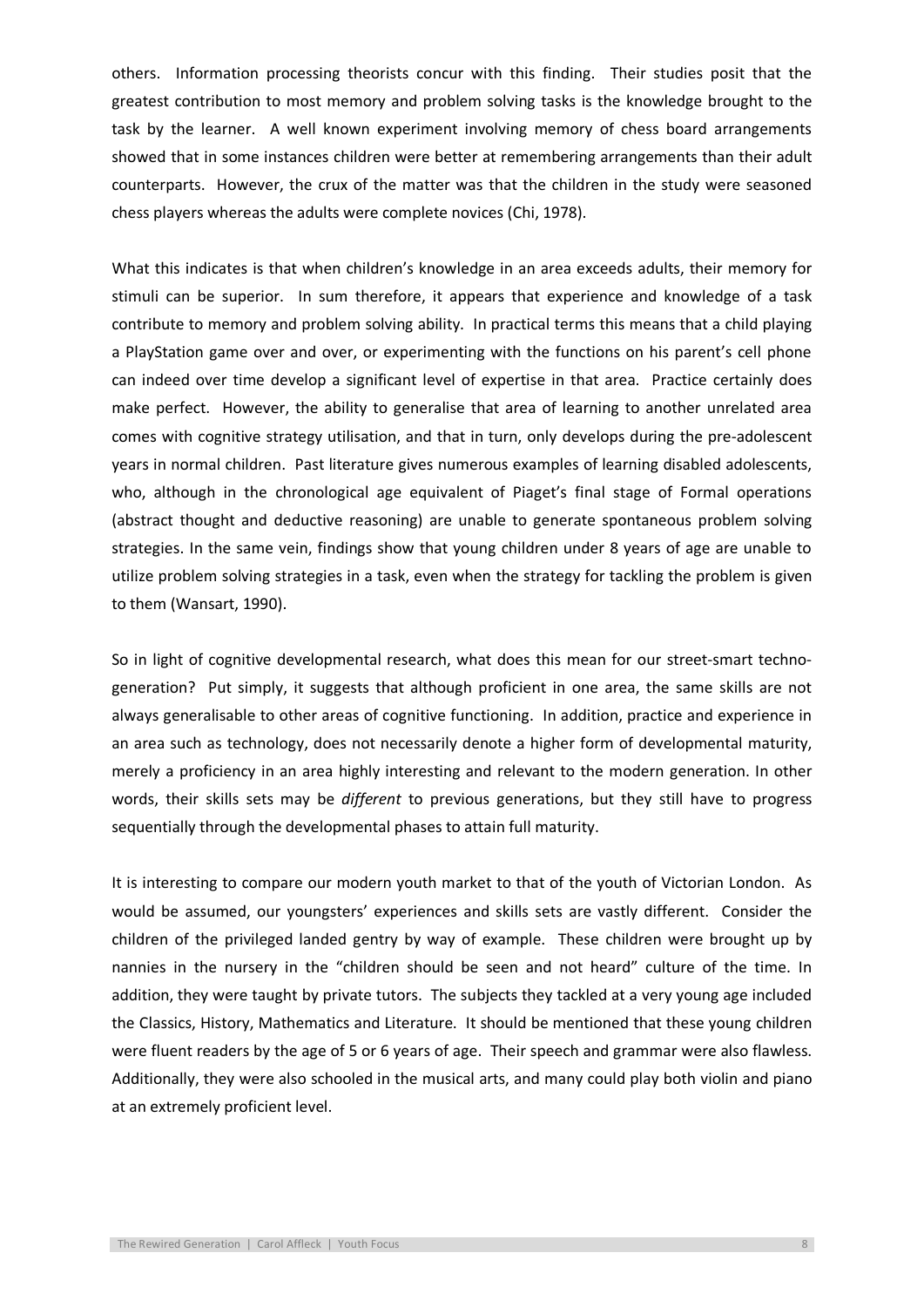# <span id="page-8-0"></span>**Traditional Skills Sets Decline**

Compared to their Victorian counterparts, our digital youth market compares very poorly in traditional learning areas such as reading. Numerous studies lament the decline in basic reading skills over the past two decades. Teachers struggle with grammar and syntax issues with teens functioning in our Text-speak generation (Moritz, 2006). Reading is also a very unpopular pastime with today's teenagers as the multi-media world of electronic entertainment beckons (Laura, 2006). Studies indicate that over the past twenty years fewer teens read for pleasure. Teachers note loss of skills in reading fluency, comprehension and interest in leisure reading. According to Jane Healy, an educational psychologist in the United States, "reading and writing and oral skills are declining along with attention spans at even the best and supposedly brightest neighbourhood schools" (Shaw, 2003). In South Africa the literacy level is dire, with Grade 6 learners obtaining an average of only 28% for languages in 2011 and 39% in 2012 during the Education Department's Annual National Assessments. (Grobbelaar, 2011) (Nkosi, 2012).

Linked to the declines in literacy levels is the youth culture's adoption of SMS Speak or Text Speak with its abbreviated and truncated spelling format. This impacts negatively on ability to write well

constructed essays in high school exams, as well as the grammatical ability to express themselves in letters and emails. We could question how well the future generation will be able to function in a professional business environment when writing business emails and reports. On the other hand, others may argue that with the aid of Spell-check, the ability to spell from rote recall becomes a moot point for the digital youth. Whether we consider the side of the purists who lament the fall of the



pure English language, or whether we respond by conceding that this is another further evolution of our mother tongue, we need to take one fundamental factor into account – each generation is different, and each values and embraces differing skills sets according to contextual and societal experiences.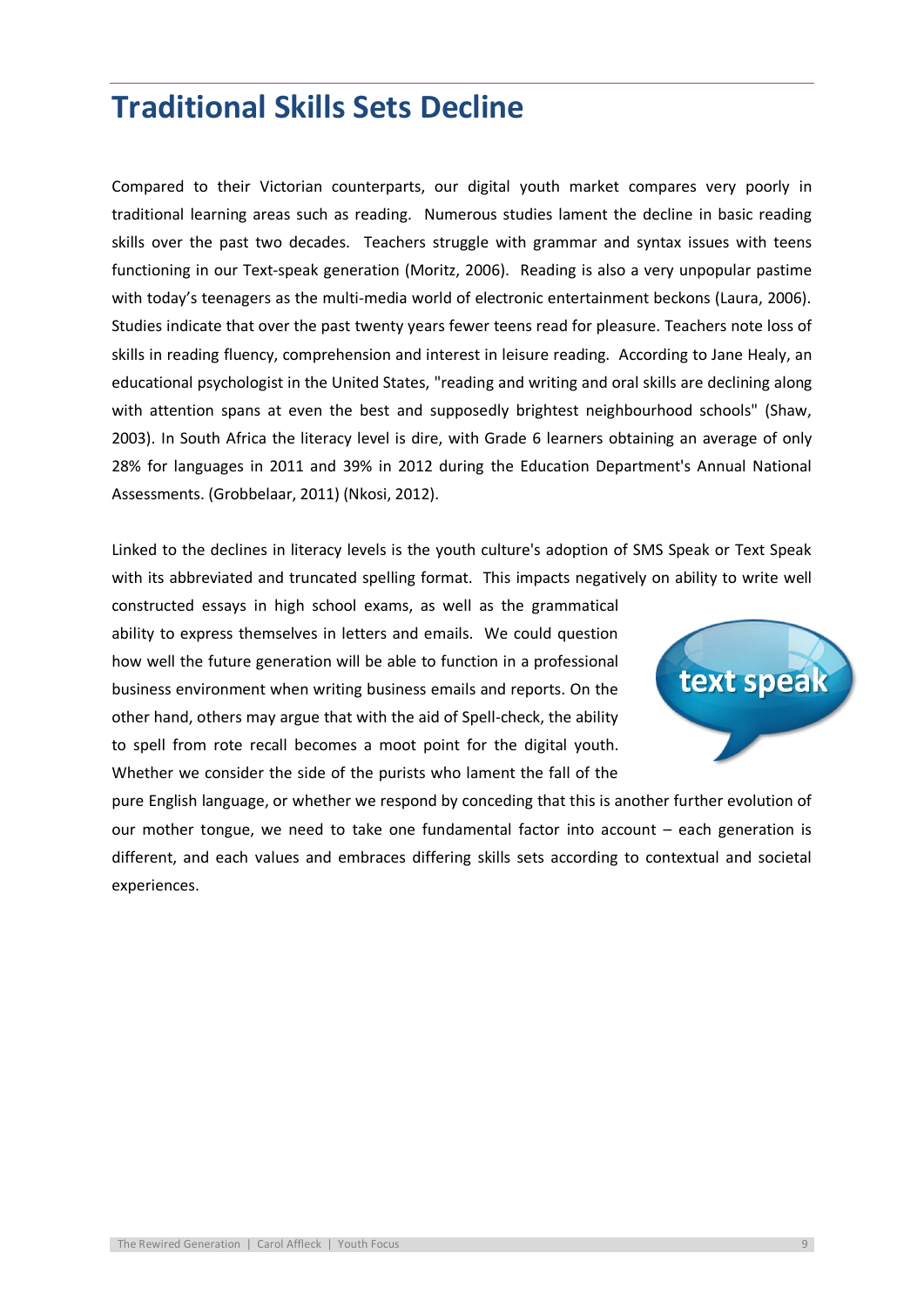#### <span id="page-9-0"></span>**New Skills Sets Develop**



The digital youth market is noted for its advanced levels of proficiency in anything technological. This skill set is not necessarily superior to skills sets of older generations, but merely different in response to the rapid technological advancement of our times. Some of the areas where the digital natives have shown increased ability as a result of technological immersion are areas such as response times, visual-spatial skill, pattern recognition and even systematic thinking.

However proficient the Net-generation may be in the online realm, they do however have to have reached the final stage of cognitive development before they can utilise the cognitive strategies needed for online information searching. To illustrate this point, let us consider the manner in which technological advances have placed different demands on the way in which the youth market now seeks and utilises information for academic tasks such as school projects. In the past, children were confined to brick and mortar libraries for information searches, and many a long hour would be spent browsing catalogues looking for the book in question. They would then have to either photocopy or copy the illustrations from the book. Today, however, learners have an overabundance of literature and illustrations at their fingertips. A simple Google search on the Internet allows the information to flood in. However, where today's scholars have to be proficient is in the skill of sifting, scanning, selecting and organising the relevant information – separating the wheat from the chaff as it were. Thus although time spent in the hallowed halls of the school or public library is curtailed, the current learner has to allocate cognitive processing time to the hierarchical organisation and classification of information.

Latest studies in cognitive development show that the ability to conduct hierarchical organisation is critical to the proficient use of search engines in school project literature searches (Eastin, 2008). This skill is only fully developed during the pre-adolescent years, as the child progresses into the Formal operations stage of development. Thus, a teacher setting a nine-year-old class a research task based on an Internet search for relevant information, may find herself sorely disappointed at the lack of depth of information in the one instance, or the pure parroting of others' work in the other instance. Alternatively, she may be unwittingly presented with the learner's mother's "work" as the mother tries to help her overwhelmed child to source the information correctly for the teacher. In the latter instance, mothers complain that they feel they have to do the work for their children, and that the children learn little or nothing in the process. The word of caution here is as follows: although the Internet provides an alluring abundance of limitless literature sources, only a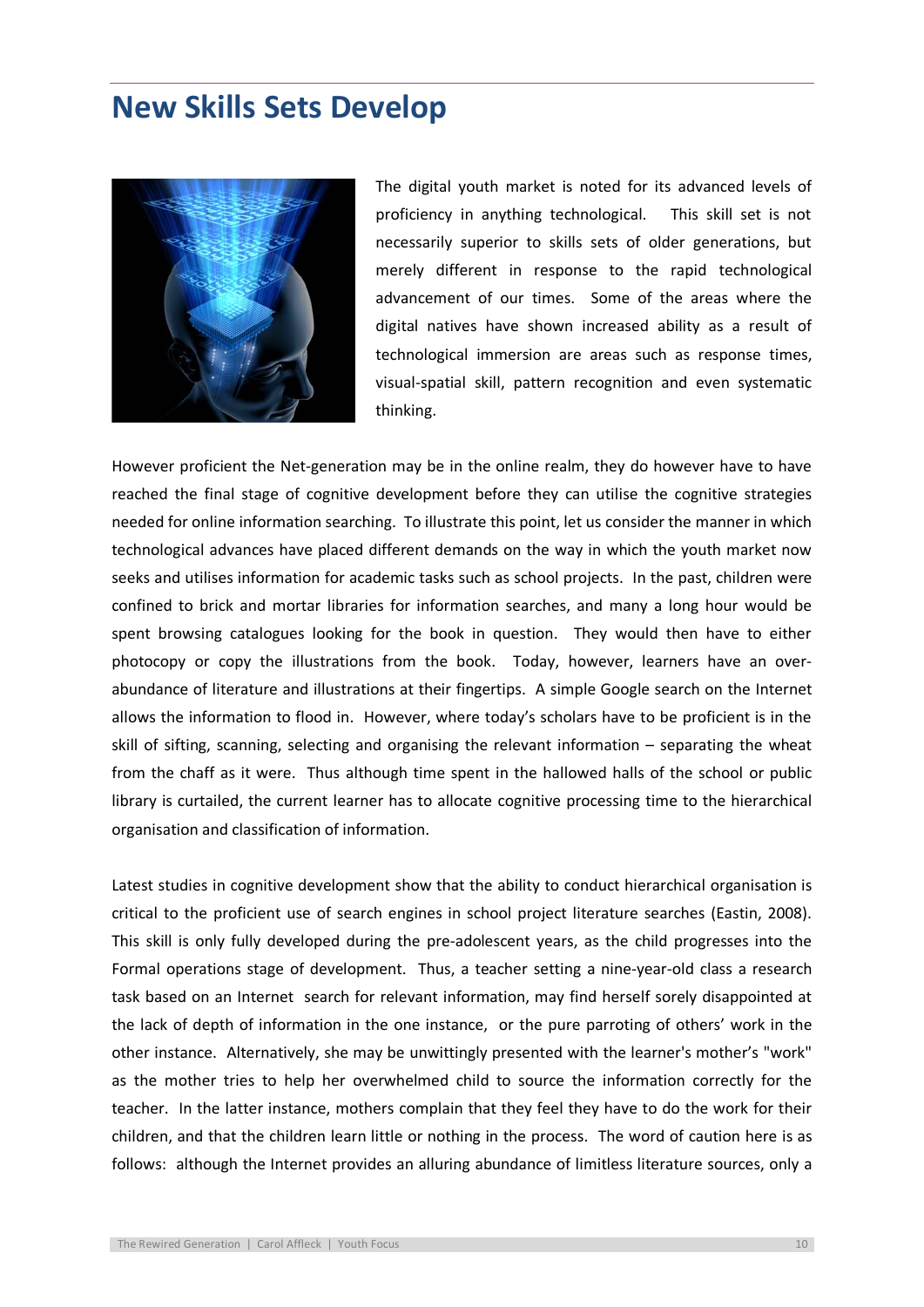child with the developmentally appropriate cognitive developmental skill will be able to sift, sort and utilise the data with efficacy.

It is also very interesting to note that the latest literature also warns that even adolescents using the Internet for project literature searches, show a certain lack of proficiency in doing so. The latest cognitive developmental literature reports that adolescents and children alike are distracted by popup menus, and often ignore the source references, and also tend to believe that what is written on the Internet is always true. This applies to both blogs with a personal and non-scientific content, as well as academic articles. The study's author concludes that adolescents struggle to discriminate fact from opinion, and thus make inaccurate credibility assessments (Eastin, 2008).

What does this mean for our educators with respect to the format and content that they teach to our wired youth? First, it becomes clear that expecting learners to absorb vast quantities of information on a particular topic may be perceived as a waste of time by the youngsters themselves. The youth of today is used to having a constant flow of information at their fingertips and Wiki and Google searches pervade their everyday life when sourcing information from the likes of celebrity news to how to get out of a difficult level on a game. When needing access to information they turn immediately to the Internet via their smart phones, laptops or tablets. Why would they feel the need to memorise long lists of facts when the facts are a touch screen away?



Second, educators may indeed have to hone their direction of instruction into areas that will have practical implication for academic information searches. Yes, the youth have the information at hand but it will become the task of their teachers to direct the youngsters' skills in organisational abilities such as scanning multiple sources of information, discerning the relevance and veracity of the sources, and then compiling the various sources of information into a cohesive flow that does not smack of Cut and Paste tactics. In addition, these educators will have to teach critical thinking

as young minds are put to work challenging the authors from an academic, personal or even ethical perspective. With so many people stating so many opinions in cyberspace, the ability to engage in both deductive and inductive reasoning will become more important. At the same time, this allows the youth market to both develop their own opinions and become confident thought leaders in their own right. Already the rise of the confident teenager is noted by the present author in her work with the youth market over the past 22 years. It is to be lauded and encouraged, and it is the author's opinion that the confidence and optimism of the current youth generation will only spawn more confident and self-empowered adults of the future.

We move now to an area of current academic debate and even downright bickering. This pertains to the youth's addiction to the phenomenon of multitasking and more specifically, to their insistence that it does not interfere with their intellectual functioning and outputs.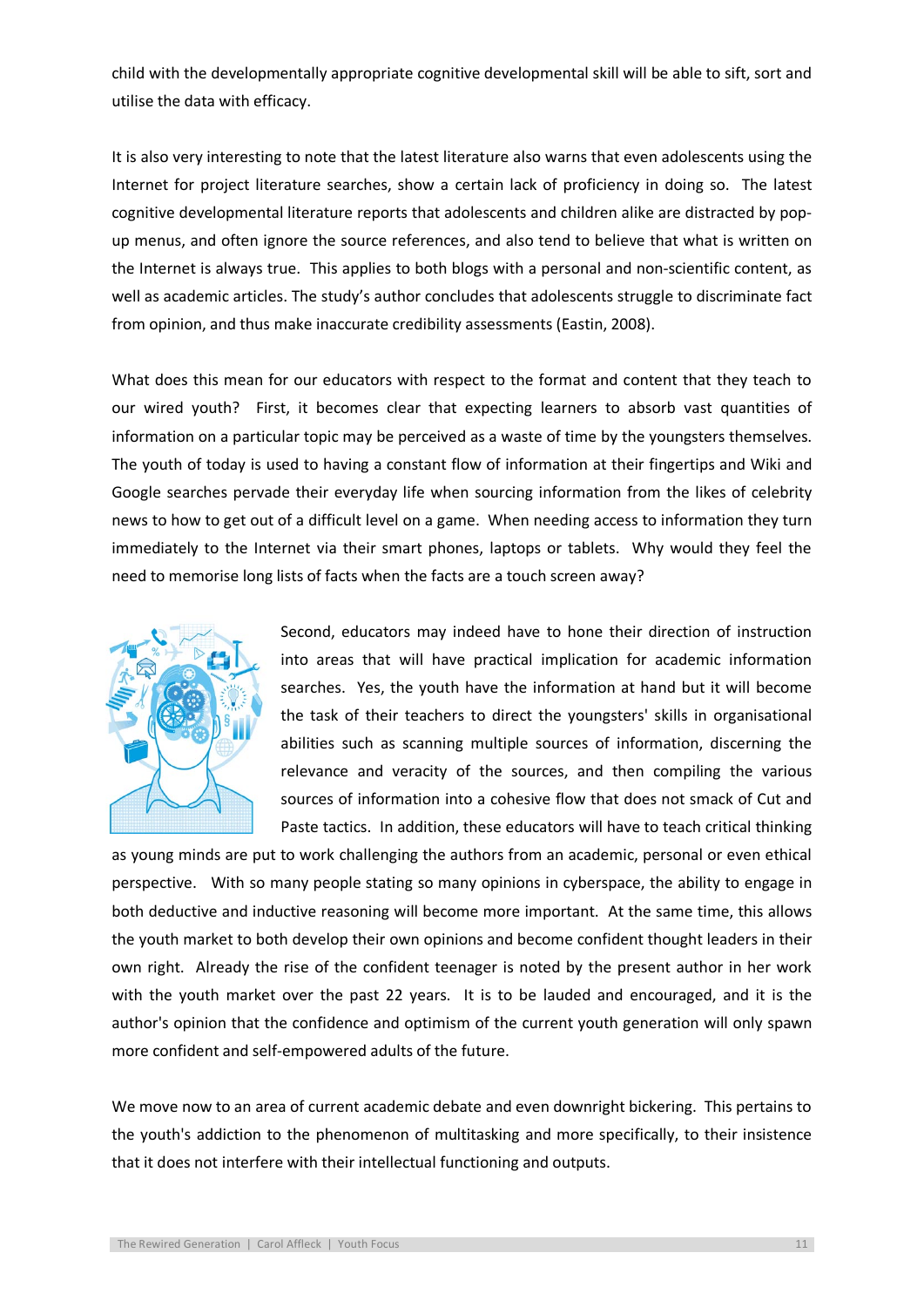# <span id="page-11-0"></span>**The Debate of the Multitasking Generation**

A proliferation of literature now abounds with respect to the youth market's praise for its own ability to conduct more than one activity at a time, and in some cases, as many as six to ten activities simultaneously. For example, multitaskers will have at least three screens open on their tablets at any one time, and will be on Facebook, while tweeting, while checking their status updates. They may also be chatting on BBM, all while taking notes in a lecture hall. Teachers remark on the youth market's insistence that they can concentrate in class whilst attending to all the peripheral multitasking activities (Lasusa, 2010). With regard to multitasking, it is certainly the claimed domain of digital natives, and the ability to multitask unceasingly is the one attribute that the youth is most proud to embrace. But the question arises as to how successful and efficient they actually are at multitasking in the technological field?

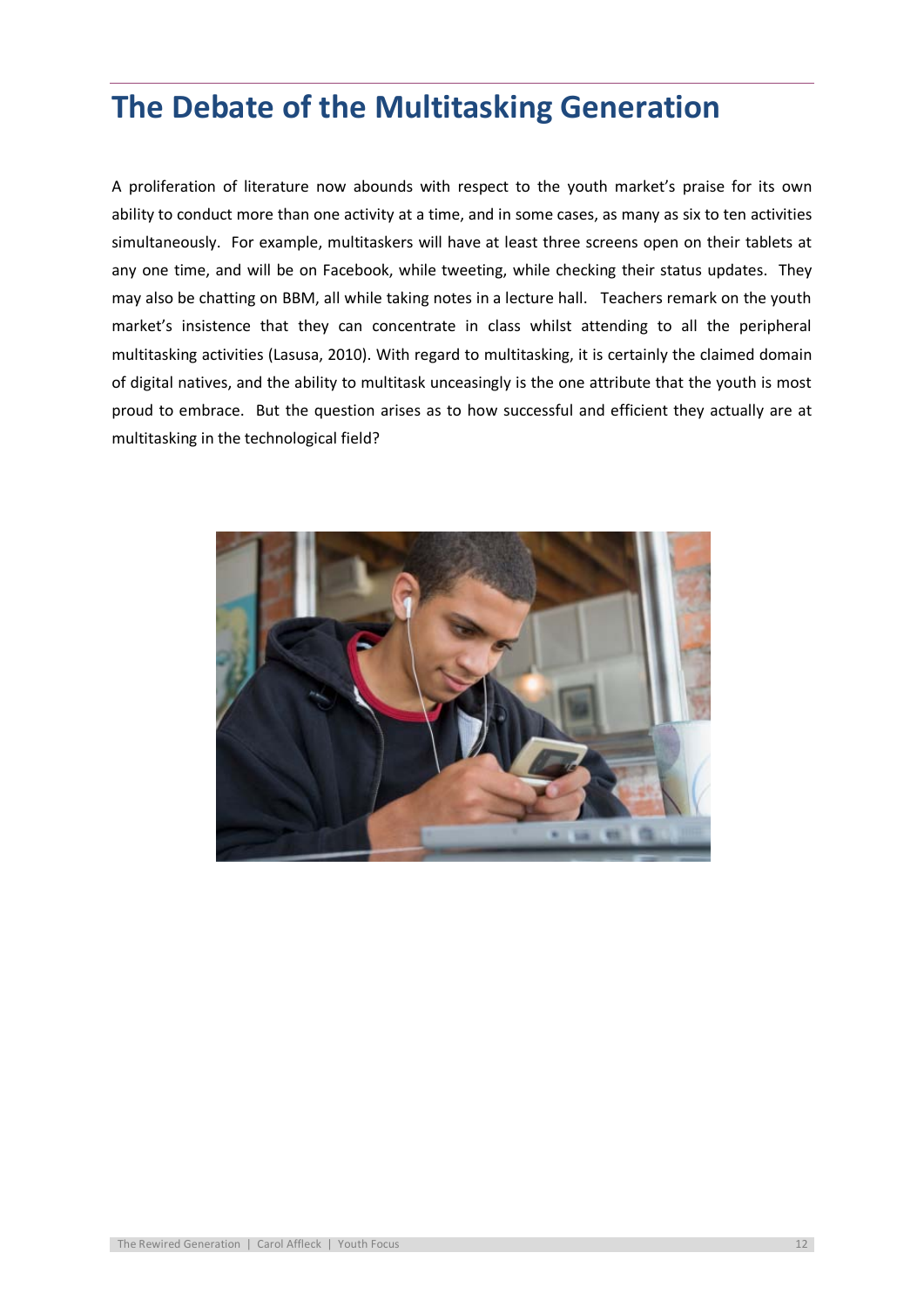## <span id="page-12-0"></span>**Arguments Against Multitasking Proficiency**

Let us examine a recent study conducted by a team of professionals at Stanford University as a means of addressing this issue. The study under discussion utilised a student sample from Stanford University, and aimed to assess whether the brains of high multitaskers handle information differently to those of low multitaskers. High multitaskers were defined as those students conducting at least five tasks at a time, and mostly continuously. The results were disturbing and surprising to the researchers. In essence the study concluded that high multitaskers were "terrible at every aspect of multitasking. They're terrible at ignoring irrelevant information, they're terrible at keeping information in their head nicely and neatly organized, and they're terrible at switching from one task to another" (Nass, 2010). It fact, the researchers were shocked to note that according to their statistical findings, there were no tasks that the high multitaskers were better at than low multitaskers. Food for thought indeed in a world where a premium is placed on time urgency traits, and the ability to meet deadlines, and decrease work turnaround time.

Traditional laboratory trials have undeniably proven that some biological facts cannot be disputed with regard to multitasking ability. The studies pertain specifically to the *nature* of the tasks that have to be performed simultaneously. Simply stated, if two or more tasks require the same cognitive processes be employed at the same time, then the phenomenon of *dual task interference* comes to the fore (Rosen, 2010). In practical terms this means that the human brain is not built to comfortably attempt two maths problems at the same time, or write an article on one topic while reading material on another subject. When one attempts multitasking in these circumstances, there is a noted drop in performance speed as well as increased errors.

These are the arguments leveraged by parents and traditional educators when witnessing the younger generation texting, BBMing, tweeting and Facebooking whilst studying for exams or doing homework. This is where the Digital Divide comes to the fore – the impasse between the youth's insistence that they can multitask versus the ire evoked in adults who likewise insist that homework and study should be conducted solely in a unitasking environment. The gap exists today and is certainly going to become greater unless the two generations can meet in a mutually conducive learning environment. Young people are vocal with regard to their contempt for the boring delivery of learning content in their schools, and to force them to focus for extended periods of time on black-and-white text books and sequential content delivery goes against their very urge to think laterally, to switch between tasks and to relate to factual information via visual and graphical representation.

We move now to the facts put forward to support the argument that not only can the youth multitask as they claim, but they *need* to do so in order to stay sufficiently cognitively stimulated.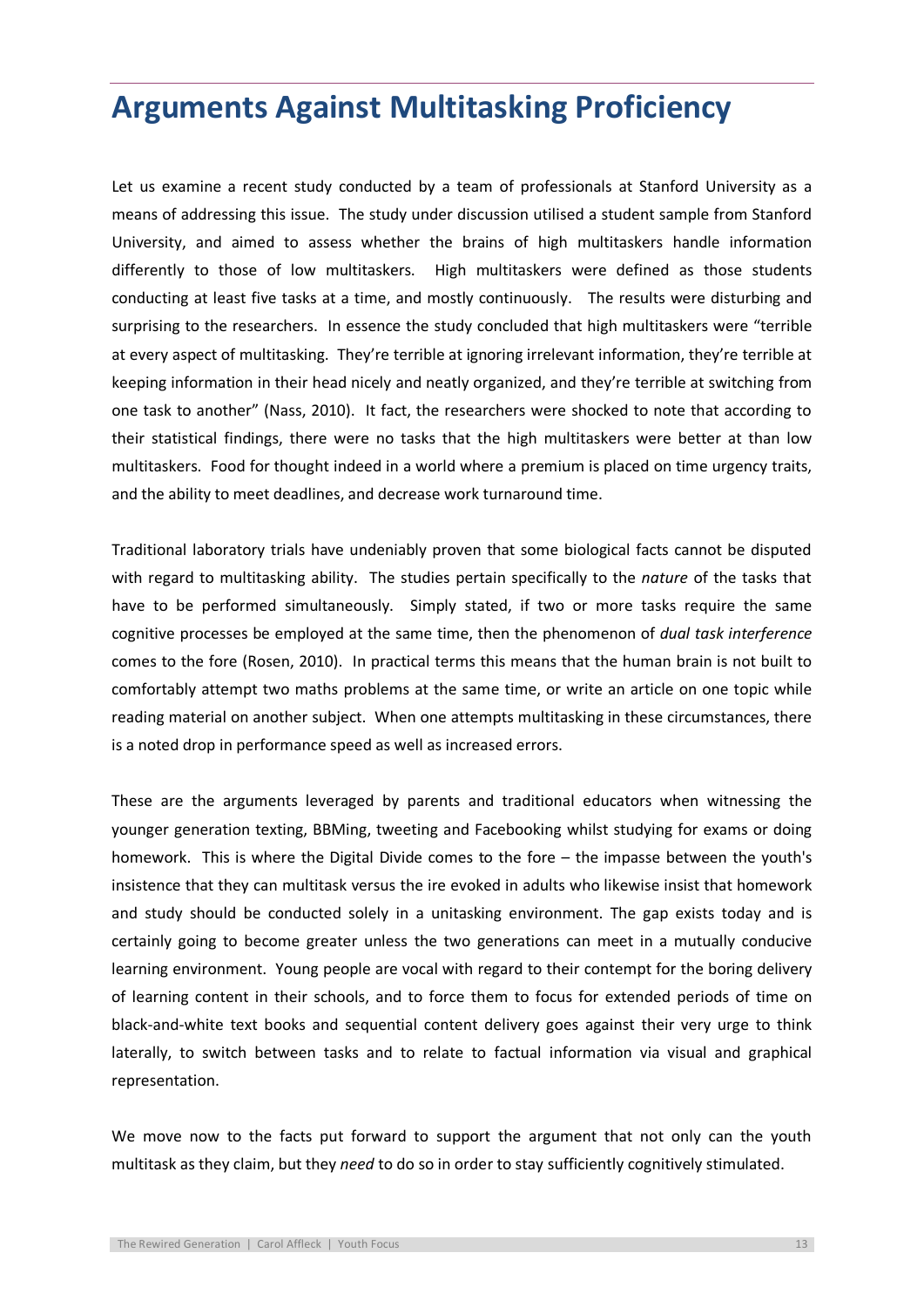# <span id="page-13-0"></span>**Arguments in Favour of Multitasking Proficiency**

The most compelling argument for the youth market's ability to multitask in the digital realm is that of basic human neurology – the brain of the digital native is not wired in the same manner as that of a digital immigrant. Gary Small (MD) in his book *iBrain: Surviving the technological alteration of the modern mind* (2008) notes that there is an "actual evolutionary change in the neural circuitry that is fundamentally different from that of their parents and grandparents" (p.24). He asserts that all of us exposed daily to high levels of digital technology are experiencing an evolution of our brains at an unprecedented rate. What this means from a neurological perspective is that new neural pathways are being created and strengthened while traditional ones are on the decline. As such, continual repetition of tasks on smart phones, gaming, social networking and the like allows our brains to map in and hard-wire certain skills that require the ability to scan and organise information from a wide variety of sources. For this reason, young people, who by default inhabit the digital realm most populously, have enhanced abilities in areas such as swift focus of attention, mental response times and sharp spurts of directed concentration.

Studies tentatively suggest that as the digital culture rises, so too is intelligence increasing in the manner in which we currently define IQ scores. Likewise, the ability to multitask without errors is improving (Rosin, 2010). In this regard, neuroscientist Paul Kearney reported that some computer games actually can improve cognitive ability and multitasking proficiency. (Kearney, 2007).

It is encouraging to note that innovative strides have been made in this area. Modern educators advocate that as long as dual task interference is kept at a minimum, multitasking behaviour, even in a classroom environment is acceptable, and in fact could be beneficial to the relationship between the educator and the students. Some progressive teachers have embraced a paradigm shift, by not only allowing their learners to bring cell phones into the classroom, but by actively encouraging them to search topics online that relate the lesson at hand (Chapel, 2009).

Groundbreaking research since the launch of the iPad in 2010 shows extremely encouraging results regarding the benefits of teaching via iPads in the classroom. Clark and Luckin's report (2013) on tablet based learning references over 40 studies in support of learning via tablet technology. Findings suggest that iPads support seamless learning, allowing learning to switch contexts from formal to informal, from personal to social, and to take control of their own learning. Additionally, the stimulating multitasking environment motivates and engages learners. Teachers also report that the multiple communication facilities makes communication between teachers and learners, and teachers and children more convenient. This infiltration of iPads into classrooms is most notable in developed countries where broadband and wireless access is widely available and accepted as the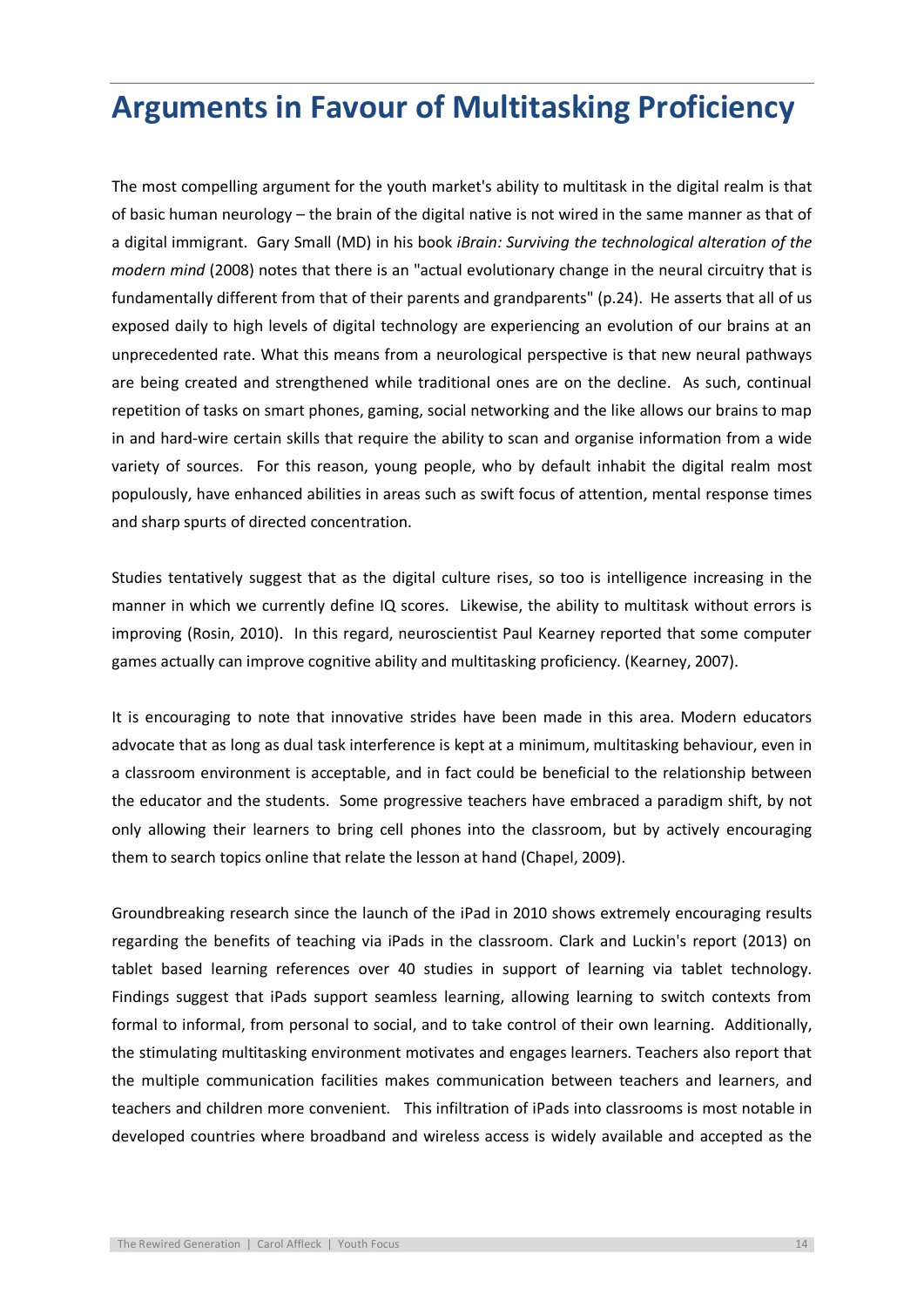norm. In our own country, we need to acknowledge that the situation is different both from the internet access perspective as well as from the cost issues associated with iPad ownership.

Notwithstanding the above, there are additional arguments in favour of young people's need and ability to multitask within the learning environment. One such argument supports the notion that learners are able to focus on a single task at hand when the situation requires it. The theory takes into account the brain's natural ability to filter out conflicting or irrelevant sensory input when one is aware that one must focus for that time period solely on one incoming sensory source. This phenomenon coined the "cocktail party phenomenon" by psychologists as far back as the 1950s is attributed to that area of brain, the reticular formation, that functions to filter incoming messages, discard clutter, and alert the higher centres of the brain when a message is important and needs to be processed as a priority (Cherry, 1953). Recent studies have revisited this filtering theory with college students in an attempt to replicate the findings and were encouraged to note that "the mind's ability is amazing, and there is no reason to believe that today's students aren't just as good at recognising when attention needs to be focused rather than split (Wood, 1995).

What is required however, further than the ability to merely filter material efficiently is the ability to self-regulate one's behaviour. In other words the young people may be *able* to filter when they choose to, but they still need the self control to *choose* to shut out one activity that may be more pleasurable e.g. Facebook and focus on another e.g. a laborious homework task.

This brings us to the next topic of frontal lobe development and its role in self-regulating behaviour. This is a hotly debated topic at present, and is certainly not resolved in academic circles. This particular topic will benefit from longitudinal study.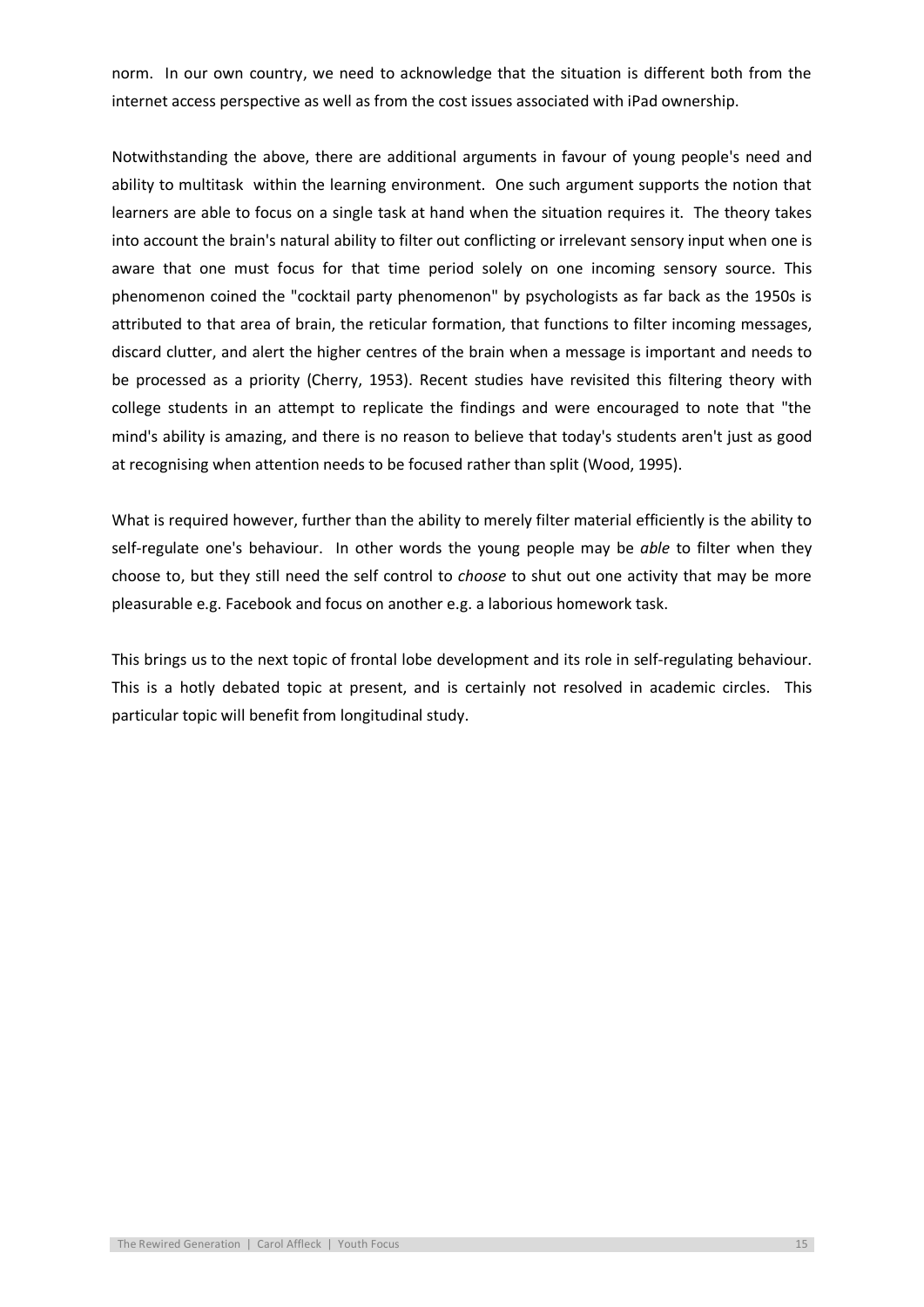## <span id="page-15-0"></span>**Frontal Lobe Immaturity**

The frontal lobe is the higher order reasoning centre of the brain responsible for reasoning, organisational ability, self control and decision making. It is clear that such capacities are most strongly associated with adult thinking skills, and in most cases, inversely correlated with noted teenage traits such as adolescent egocentrism, impulsivity, and invincibility. The frontal lobe in adolescents begins to mature at the same time as the emergence of the Formal operations stage of cognitive development and in fact continues to do so into



early adulthood. The important thing to note is that the teenage brain is malleable and plastic in its neural circuitry and this makes youngsters most sensitive to the impact of digital technology and the effects of technology in hard-wiring neural pathways in a manner not seen in the brains of the older generation.

The immature frontal lobe and its constant exposure to the highest level of technology is a strong area of concern for a growing number of neuroscientists. These scientists allude to studies which they say provide strong evidence that over-exposure to the digital realm, and in specific, gaming and Facebook, causes stunting in frontal lobe development. They refer to a suppression in frontal lobe functioning resulting in weakening of people skills, and a nation of youngsters with low levels of selfregulated behaviour.

Regarding the first issue of concern, neuroscientists hold up scientific evidence that they believe points to the fact that excessive computer gaming leads to a suppression of the frontal lobe functions associated in higher order reasoning in favour of stimulation of lower order brain centres controlling movement and vision (Dodson, 2013) (Brogaard, 2013). At the same time, the associated dopamine rush that is afforded by adrenalised game play is likened to the addictive physiological responses experienced by gambling, alcohol and drug use.

What concerns some researchers the most, however, is the reported decrease in teenage empathy as a result of their constant online immersion and high doses of screen time. It is a well researched fact that the developing frontal lobe of early adolescents is largely responsible for teens' longer response times in recognising facial expressions and non-verbal cues (Yurgelun-Todd, 2002). Added to this however is the added fear that today's teens are suffering from a suppression of the frontal cortex as a direct result of digital technology and lack of face-to-face contact leading to a future generation of adults who are not able to empathise with one another, and as such will remain "locked into a neural circuitry that stays at an immature and self-absorbed emotional level right through adulthood" (Small, 2008). A Stanford University study cites the statistics that for every hour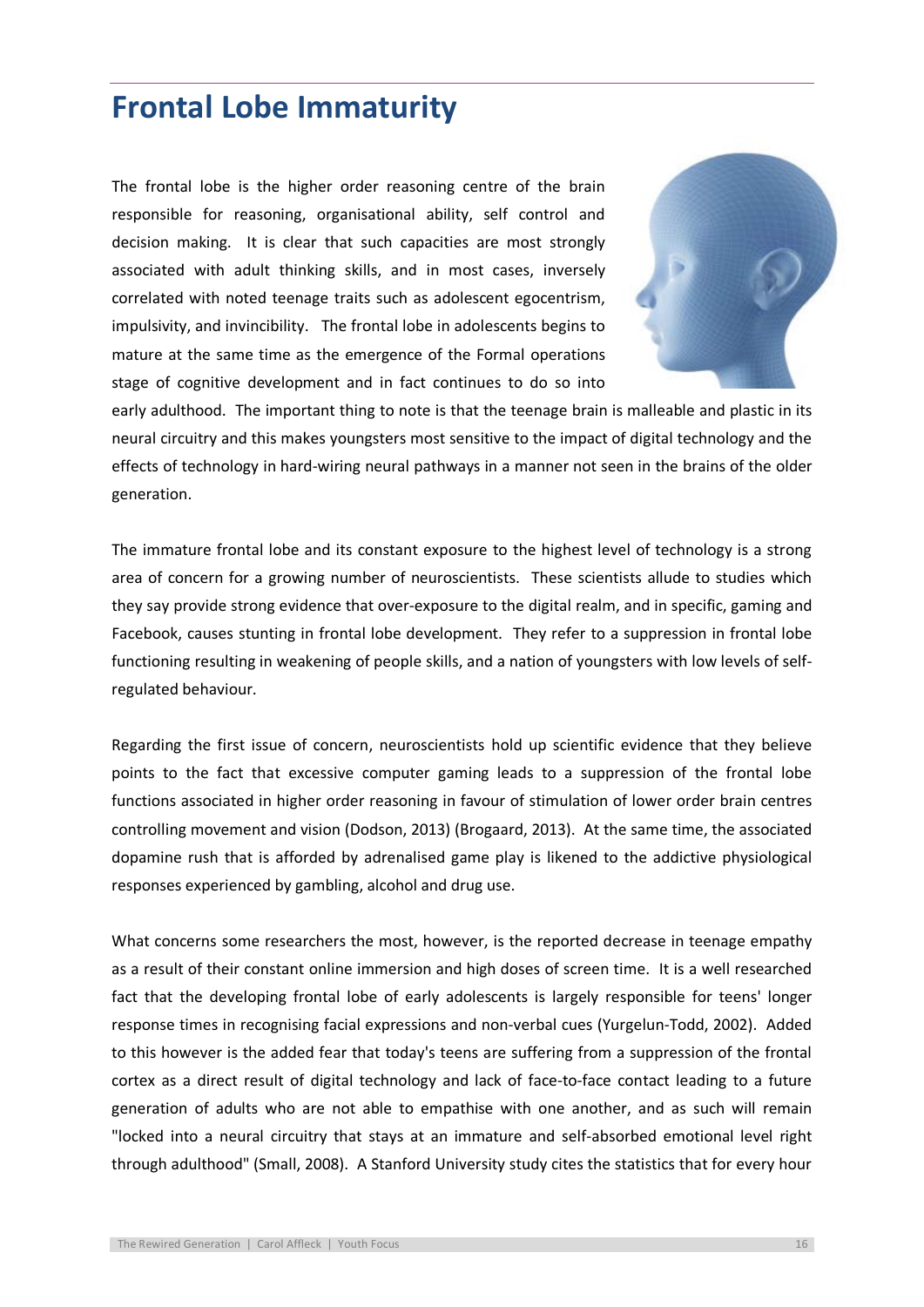we spend on our computers, traditional face-to-face interaction decreases by 30 minutes. Neuroscientists fear that "with the weakening of the brain's neural circuitry controlling human contact, our social interaction may become awkward" and as a result we may misinterpret subtle and non-verbal messages (Small, 2008). This does not bode well for the future generation in their business dealings wherein a subtle non-verbal cue could be the difference between a winning business pitch or a lost one.

Added to this is the concern that the digital youth is becoming less self-regulated in their behaviour on account of high levels of multitasking in the gaming and social networking arenas. Again it is feared that as the frontal lobe is suppressed by excessive online activity, the ability to delay gratification is diminished. In the world of 24/7 connectivity and immediate gratification afforded by instant messaging and BBMing some digital immigrants fear the worst and query "when will that teen learn to delay satisfying every pressing whim or urge in order to completely finish a tedious project or dull task?" (Small, 2008, p. 33). Indeed this is a very important question, and certainly one that needs to be investigated further.

It is most interesting at this juncture to note that for every critic of the digital generation, there is another proponent of the benefits of digital immersion by the youth market. The standpoint of the author of this paper is that the future of the Net generation is not as self absorbed or narcissistic as some critics believe. In fact, never before have young people had so much technology at their disposal to shape their own futures, careers and ultimately, their world. They are aware of green issues; they are problem solvers and lateral thinkers of the highest order. They are critical, confident and acutely aware of all that is happening around them. They are creative in their generation of content and they are not shy to share their opinions with all in their social realm. They experiment with multiple personas online as they chat to their friends, all the while deepening their own understanding of whom they really are becoming as they move towards a maturational development of a stronger sense of self. In essence, they are fascinating.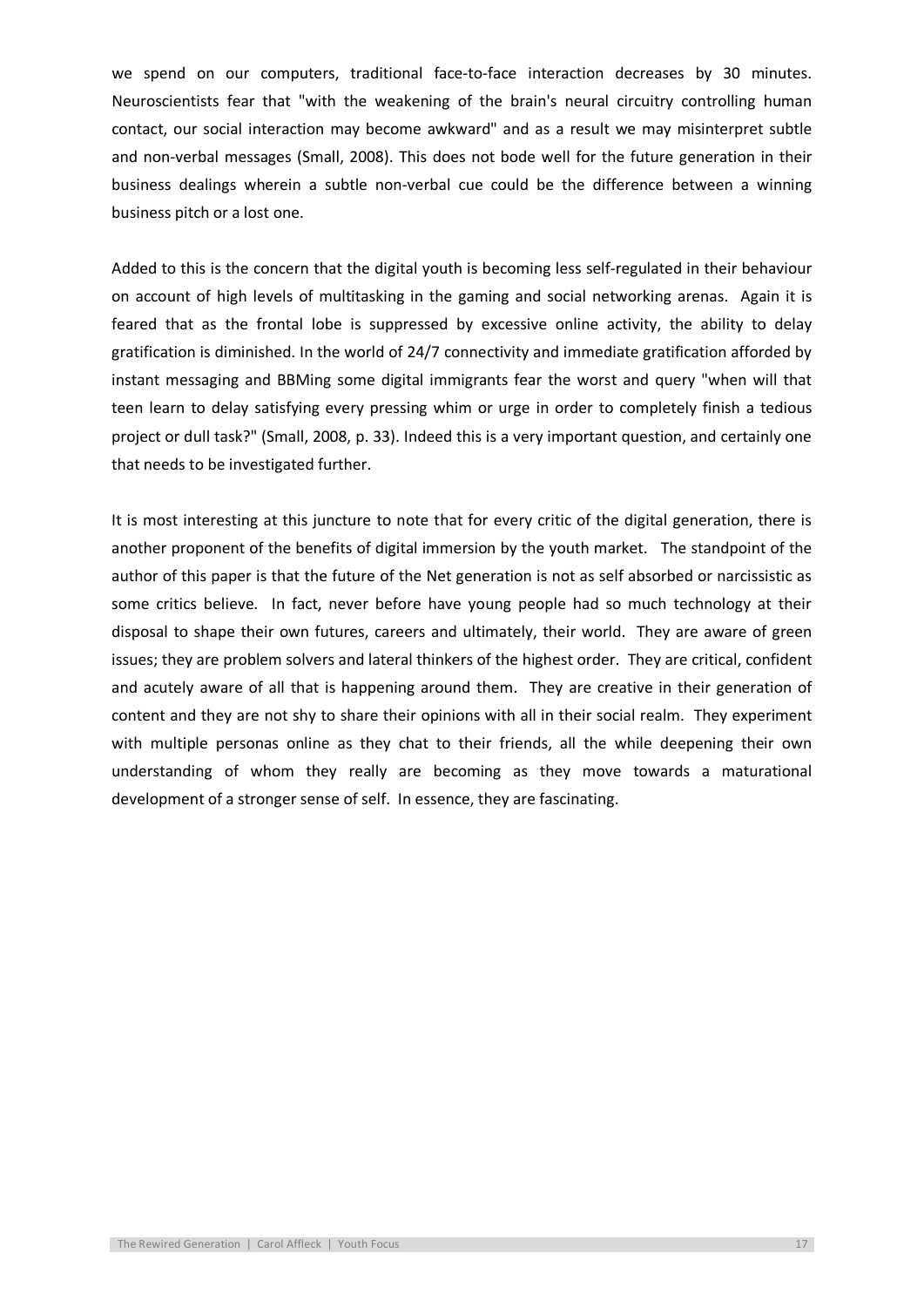# <span id="page-17-0"></span>**Conclusion**

Whatever the standpoint we take regarding our youth market's obsession with all things digital, we must consider the following facts: the youth actively seeks out and physiologically craves the lure of the digital realm. They find unitasking boring and dull and even nonsensical to their laterally evolving brains that are able to juggle multiple chats whilst gaming and watching television. They have been born into the digital age and they know nothing else and hence they are never going to discard this world that they so deeply inhabit. This leaves no choice but for the digital immigrants to get on board and learn to engage the cyber youth on their own terms, in a space that is relevant to them. Implications for educational systems are alluded to in this regard. Failing that, the Digital Divide will continue to widen.

This paper ends with an analogous nod to the Pied Piper of Hamelin – think of Technology as the alluring Piper. What did the children of Hamelin do? They followed the Piper into the enticing world beyond the mountain and left the adults behind to their staid lives. The message here is that there is no turning back.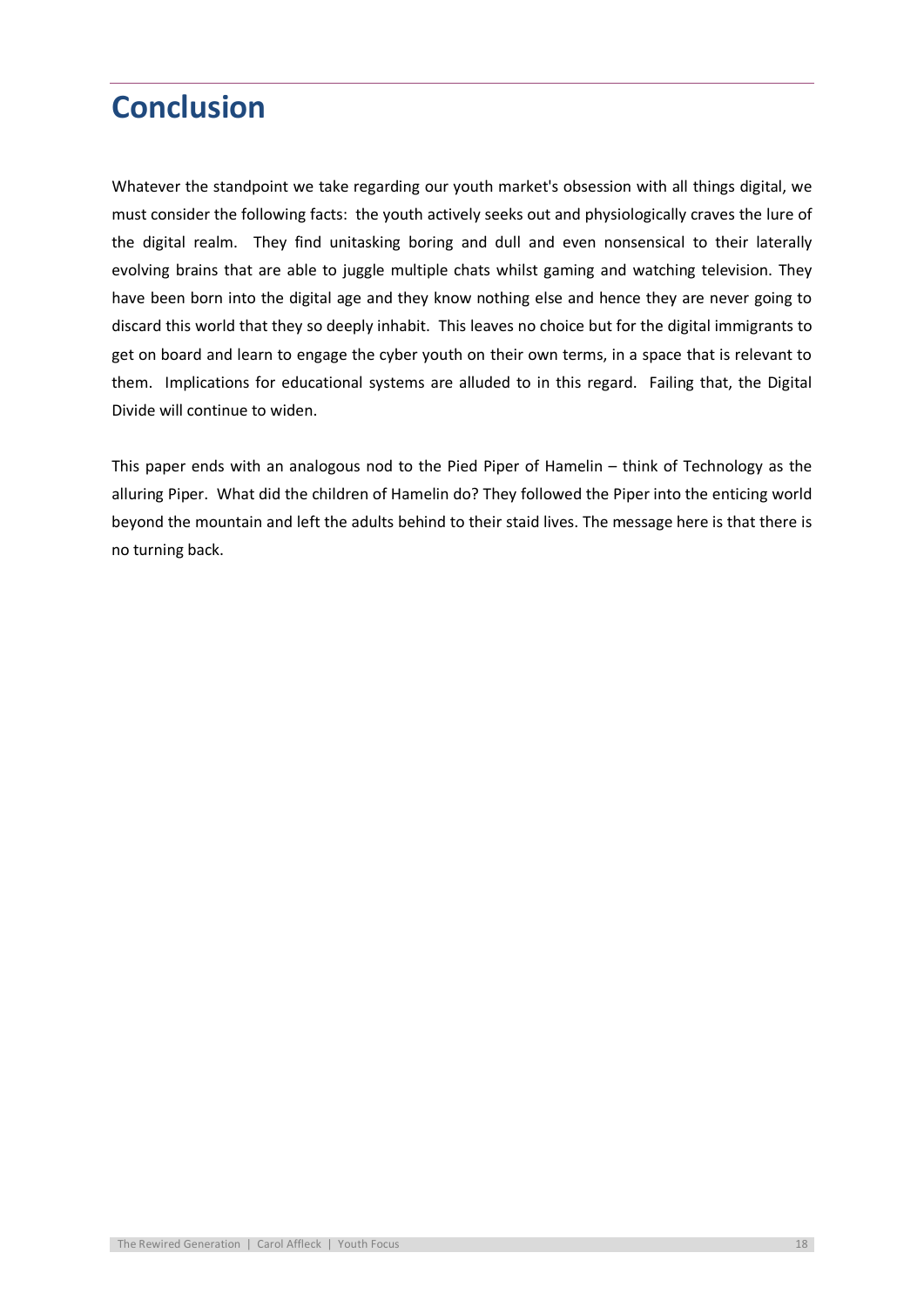# <span id="page-18-0"></span>**References**

Prensky, M. (2001). Digital Natives, Digital Immigrants. In On the Horizon. MBC University Press, Vol 9:5

Affleck, C. (2002). The Fragmented Youth. MFSA Journal of Marketing, Vol 8.

Rosen, L.D. (2010). Rewired: Understanding the iGeneration and the way they learn**.** New York: Palgrave Macmillan

Maher, S. (2010). Frontline: Digital Nation – Life on the Virtual Frontier Interview. *http://www.pbs.org/wgbh/pages/frontline/digitalnation/learning/concentration/old-school-newschool.html?play* 

Piaget, J in Isaksen, J.G. (1986). Watching and Wondering. Palo Alto. California: Mayfield

Chi, M.T.H. (1978). Knowledge Structures and Memory Development. In R.S. Siegler (ed.), Children's Thinking: What Develops? Hillsdale, NJ: Erlbaum

Wansart, W.L. (1990). Learning to solve a problem. A microanalysis of the solution strategies of children with learning disabilities. Journal of Learning Disabilities, **23**, 164-170

Moritz, C. (2006). Was' up wif English? In Joburg's Child. July 2006

Laura, C. (2006). Homework falls to the lure of computer games. Daily Mail, London, 26 May 2006

Shaw, R. (2003). The Epidemic, New York: Harper Collins.

Grobbelaar, R. (2011). Literacy Levels Plummet. *http://www.timeslive.co.za/thetimes/2011/06/28/literacy-levels-plummet*

Nkosi, B. (2012). Do the maths, we're facing a 'national crisis". *http://mg.co.za/article/2012-12-03-do-the-maths-were-facing-a-national-crisis*

Eastin, M.S. (2008). Toward a Cognitive Developmental Approach To Youth Perceptions of Credibility. In Digital Media: Youth and Credibility, Cambridge, MA: The MIT Press

Lasusa, M. (2010). Frontline: Digital Nation – Life on the Virtual Frontier Interview. *http://www.pbs.org/wgbh/pages/frontline/digitalnation/learning/concentration/old-school-newschool.html?play* 

Nass, C. (2010). Frontline: Digital Nation – Life on the Virtual Frontier Interview. *http://www.pbs.org/wgbh/pages/frontline/digitalnation/interviews/nass.html*

Small, G & Vorgan, G. (2008). iBrain: Surviving the technological alteration of the modern mind. New York: Harper Collins

Kearney, P. Cognitive assessment of game-based learning (2007). British Journal of Educational Technology 38, pp. 529-531

Chapel, W. (2009, October 12). Tampa Bay school lets kids use cell phones. Education Week. *[http://www.examiner.com/1-2260804-T](http://www.examiner.com/1-2260804-)ampa\_Bay\_school\_lets\_kids\_use\_cell\_phones.html*

Clark, W. & Luckin, R. (2013). iPads in the classroom. *http://knowledgeillusion.files.wordpress.com/2012/03/2013-ipads-in-the-classroom-v2.pdf*